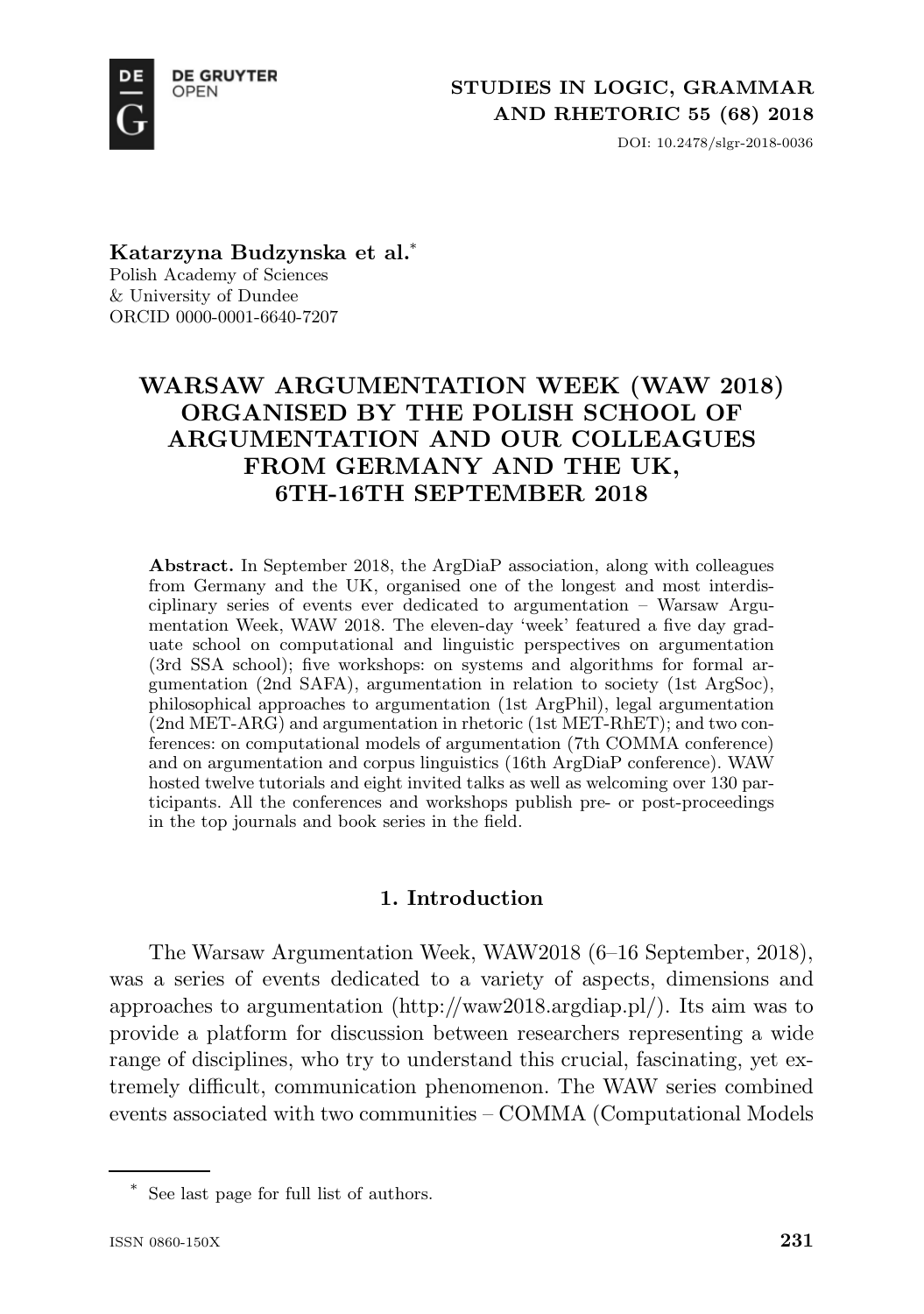of Argument) and ArgDiaP (Argumentation, Dialogue, Persuasion). Among the WAW participants there were over a hundred researchers representing leading institutions from 20 countries in Europe, Asia, Africa and both Americas, amongst whom 30% of participants were talented PhD students whose research is focused on Natural Language Processing, Artificial Intelligence and deep learning techniques.

WAW 2018 comprised eight events: the interdisciplinary 3rd SSA graduate school (6–10 Sept); three COMMA workshops (11 Sept): on formal argumentation, argumentation  $\&$  society, and argumentation  $\&$  philosophy; the 7th COMMA conference (12–14 Sept); two workshops co-organised by ArgDiaP and the Polish Rhetorical Society (15 Sept) on legal argumentation, and on rhetoric; and the 16th ArgDiaP conference (16 Sept) on "Argumentation and Corpus Linguistics". The events included invited talks by prominent experts in the area and provided the opportunity to submit papers to a variety of pre- or post-proceedings in journals such as *Argumentation* (Springer), *Argument & Computation* (IOS Press) and the *Journal of Applied Logics – IfCoLoG Journal of Logics and their Applications* (College Publications). Warsaw Argumentation Week was hosted by a number of academic institutions and departments in Warsaw and was coordinated by several researchers from the Polish School of Argumentation in cooperation with colleagues from Germany and the UK.

# **2. Computational Models of Argument, COMMA**

# **2.1. COMMA Community**

The COMMA community gathers a large international academic community interested in computational aspects of argumentation (http://com ma.csc.liv.ac.uk/). Originating from the EU ASPIC project that sought to further the state of the art in computational models of argumentation inference, decision making and dialogue, the inaugural conference took place in 2006 in Liverpool. Subsequently, COMMA conferences have been organised successfully every two years. Since 2014, COMMA has been collocated with the Summer School on Argumentation (SSA) and since 2016, with themed COMMA workshops. A distinguishing feature of the community is the extent to which its researchers interface formal logic and computational models with more human orientated uses of argument, both in the context of individual agent reasoning and decision making, and in dialogue. This is reflected in the series of events organised as part of the COMMA conference.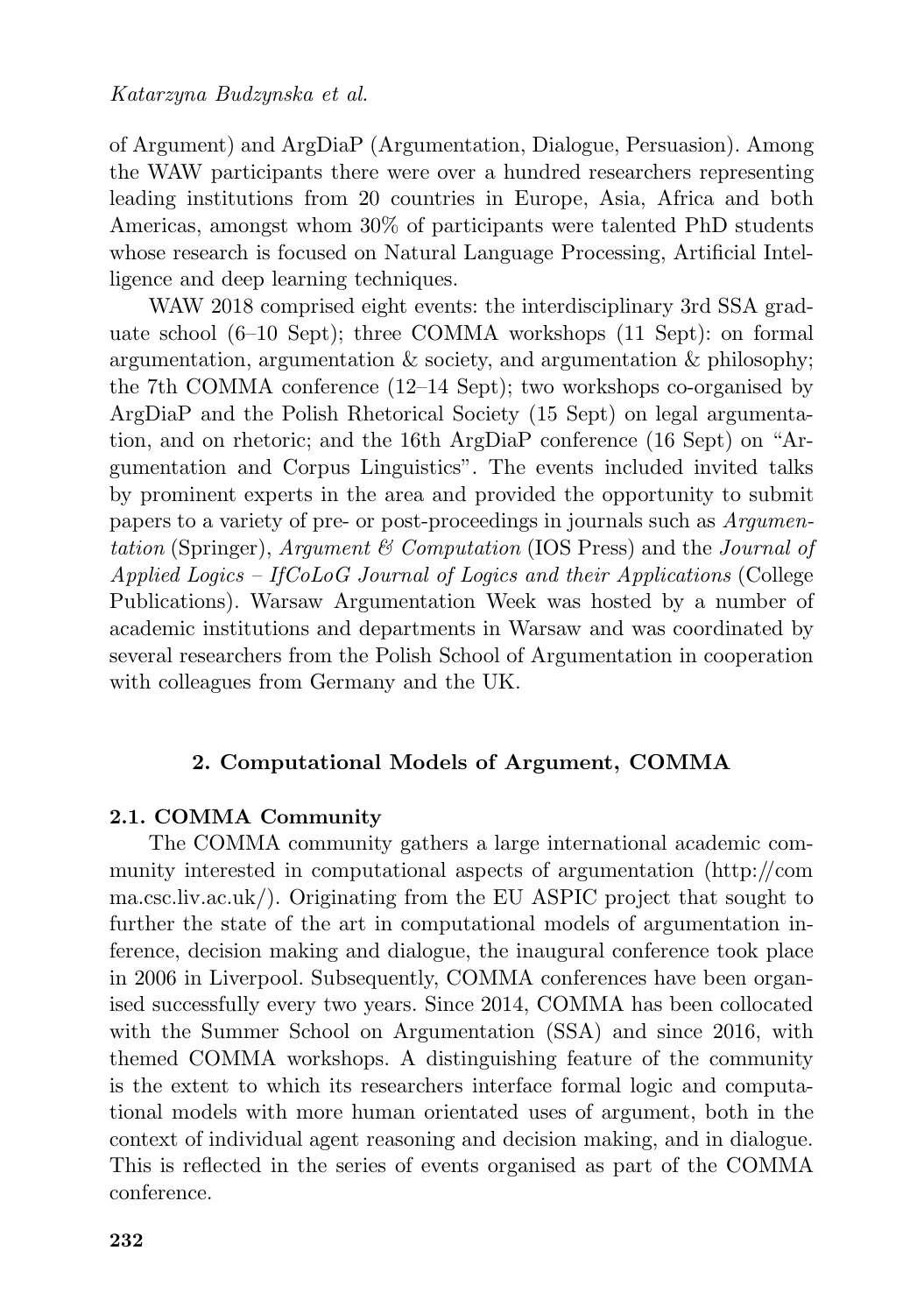#### **2.2. COMMA Summer School**

The Third Summer School on Argumentation: Computational and Linguistic Perspectives (SSA 2018) was held from 6th to 16th September 2018 at the Warsaw University of Technology (http://ssa2018.argdiap.pl/). The main aim of SSA 2018 was to provide attendees with a solid foundation in computational and linguistic aspects of argumentation and the emerging connections between the two. Furthermore, attendees had a chance to gain experience in using various tools for argument analysis and processing, including hands-on experience and practical tasks for students.

The school included tutorials, the Student Session and various social events for networking opportunities. The programme consisted of four types of tutorials: (1) introduction to argumentation theory; (2) presentation of COMMA leading themes (COMMA tutors); (3) presentation of links between argumentation studies and research in Poland (Warsaw tutors); and (4) presentation of contemporary advances in argumentation theory (SSA tutors). As well as COMMA invited speakers, Francesca Toni and Marcello D'Agostino (see Section 2.3), the tutorials were given by leading experts in different approaches to argumentation: Michał Araszkiewicz (Faculty of Law and Administration, Jagiellonian University, Poland), Floris Bex (Department of Information and Computing Sciences, Utrecht University & Tilburg Institute for Law and Society, Tilburg University, Netherlands), Katarzyna Budzyńska (Centre for Argument Technology, Polish Academy of Sciences & University of Dundee, Poland & UK), Kamila Dębowska-Kozłowska (Department of Pragmatics of English, Adam Mickiewicz University in Poznań, Poland), Barbara Dunin-Kęplicz (Institute of Informatics, University of Warsaw, Poland), Jean Goodwin (Department of Communication, North Carolina State University, US), Dariusz Kalociński (Institute of Philosophy, University of Warsaw, Poland), Marcin Koszowy (Faculty of Law, University of Białystok & Polish Academy of Sciences, Poland), Tim Norman (Electronics and Computer Science, University of Southampton, UK), Martín Pereira-Fariña (Department of Philosophy and Anthropology, University of Santiago de Compostela, Spain), Manfred Stede (Discourse Research Lab, University of Potsdam, Germany), Dominik Sypniewski (Faculty of Administration and Social Sciences, Warsaw University of Technology, Poland), Andrzej Szalas (Institute of Informatics, University of Warsaw, Poland and Department of Computer and Information Science, University of Linköping, Sweden).

The SSA's Student Session was organised in order to provide a unique opportunity for students taking part in SSA to gain experience in presenting their work and to gather feedback concerning their ongoing scientific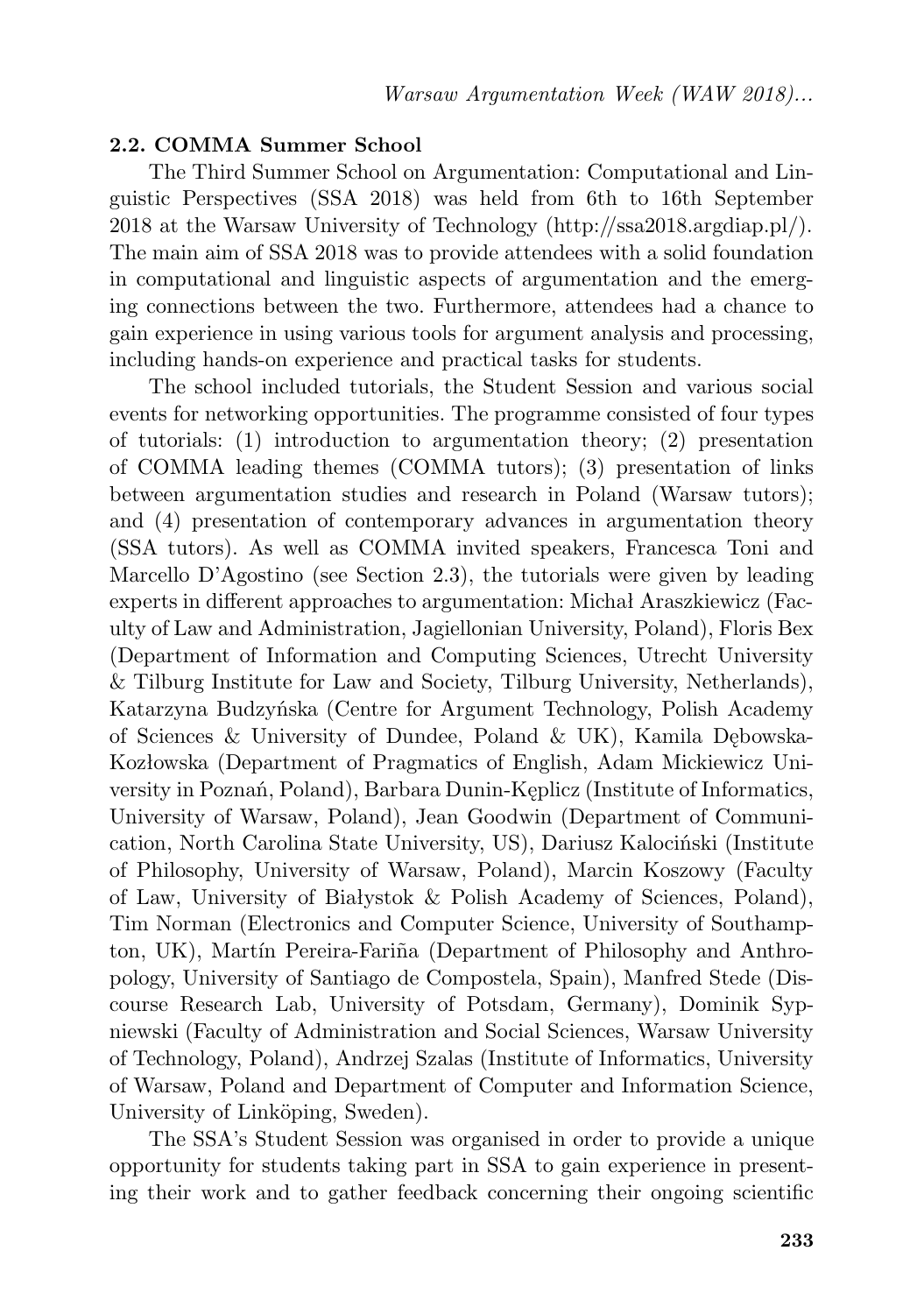projects. It consisted of the contributed talks session and the mentoring session. On the basis of long abstracts, 8 talks were accepted for the contributed talks session. Talks addressed the PhD projects of participants including the objective, motivation and significance of their work. Each author had 20 minutes for the presentation (including discussion). The variety of topics covered argumentation, dialogue and persuasion. The most outstanding talk (B. Yun's "How Can You Mend a Broken Inconsistent KBs in Existential Rules Using Argumentation") was awarded the Best SSA2018 Paper Award. The mentoring session provided the opportunity to discuss submissions in further detail and to receive more feedback from SSA tutors. Six tutors took part in the mentoring session (Floris Bex, Katarzyna Budzyńska, Tim Norman, Martín Pereira-Fariña, Marcin Koszowy and Jean Goodwin). Each student had the opportunity to consult two of them.

### **2.3. COMMA Workshops**

This year there were three workshops collocated with the COMMA conference: 2nd SAFA (International Workshop on Systems and Algorithms for Formal Argumentation), 1st ArgSoc (Argumentation and Society) and 1st ArgPhil (Argumentation and Philosophy).

Algorithmic aspects of computational models of argumentation are an important area within the field of formal argumentation, as witnessed by the popularity of the International Competition on Computational Models of Argumentation (ICCMA). The Second International Workshop on Systems and Algorithms for Formal Argumentation (SAFA 2018, http://safa2018.argumentationcompetition.org) is the second instance of a workshop series aiming at complementing the competition by providing a forum to present and discuss both systems and algorithms dealing with all aspects of computational argumentation, in particular those approaches addressing the tracks of the competition. A first workshop had been organised in 2016. SAFA 2018 received seven submissions and six of them were accepted as regular papers for the workshop proceedings (see http://ceur-ws.org/Vol-2171). The topics of the accepted papers included algorithmic approaches for bipolar, set-based, and value-based argumentation frameworks, as well as analytical investigations on ICCMA benchmarks and general argumentation frameworks. The workshop also featured an invited keynote speech by Matti Järvisalo entitled "SAT for Argumentation" and a special presentation on the upcoming competition ICCMA2019 (http://www.iccma2019.dmi.unipg.it).

The first Argumentation and Society (ArgSoc) workshop provided a platform for the presentation and discussion of ongoing research in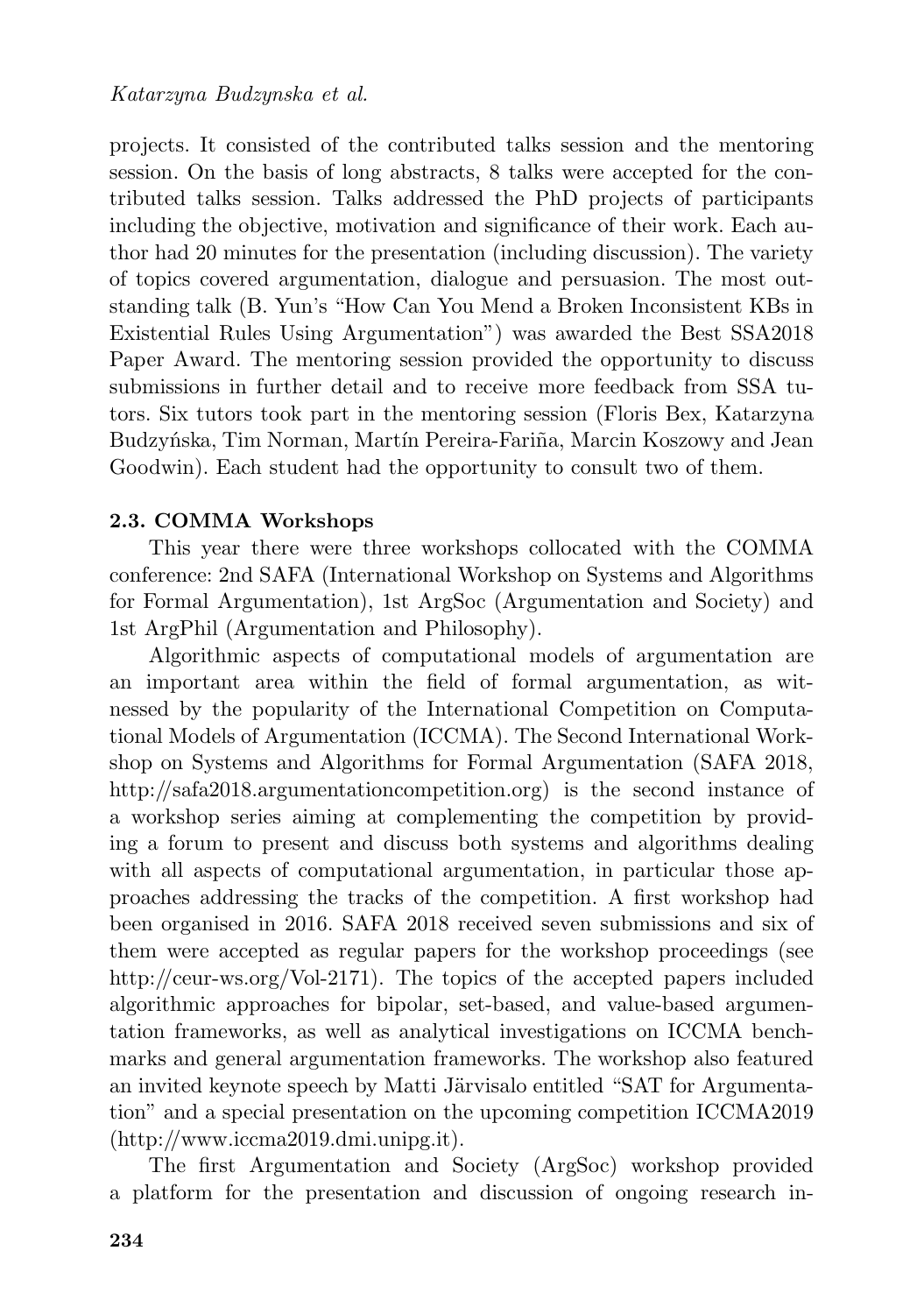vestigating the impact of argumentation research on society at large (http://comma2018.argdiap.pl/workshops/workshop-2/). In particular, the workshop encouraged research linking computational and informal approaches to argumentation with the social sciences such as theoretical and experimental psychology, sociology, media and communication studies, law, medicine, politics and education. The workshop took place on the morning of Tuesday, 11th Sept and attracted over 40 participants. There were nine interdisciplinary talks delivered, followed by a panel discussion on the opportunities and challenges for exploiting argumentation research in applications for society. Initial two-page abstract submissions are being extended for a 2019 special issue of the *Argument & Computation* journal (jointly with accepted publications from ArgPhil).

The first Argumentation and Philosophy (ArgPhil) workshop was dedicated to the discussion of work-in-progress, bringing together the traditional subfields of philosophy (ethics, epistemology, logic, etc.) and the COMMA community (http://comma2018.argdiap.pl/workshops/workshop-3/). A visit to the statues of four famous Polish logicians in the library of the University of Warsaw set the stage for the opening keynote by Michał Araszkiewicz and Marcin Koszowy. The well-attended (around 30–40 participants at all times) afternoon of 11th Sept comprised seven more talks, addressing a variety of topics, with some of the presentations leading to particularly engaged debate – as it turns out, the prospect of impending doom brought on by out-of-control AI is a guarantee for a lively discussion.

### **2.4. COMMA Conference**

The COMMA conferences are a regular forum for presentation and exchange of the latest research results related to computational aspects of argumentation (http://comma2018.argdiap.pl/). Initiated in 2006, the first conference was organised in Liverpool and the success of the event led to the establishment of biennial COMMA conferences hosted in: Toulouse, France (COMMA 2008), Desenzano del Garda, Italy (COMMA 2010), Vienna, Austria (COMMA 2012), Pitlochry, Scotland (COMMA 2014) and Potsdam, Germany (COMMA 2016). COMMA 2018 was hosted by the Polish Academy of Sciences in Warsaw and chaired by Sanjay Modgil, King's College London, UK, and Katarzyna Budzyńska, Centre for Argument Technology, Polish Academy of Sciences & University of Dundee, UK.

This year's edition of the COMMA conference welcomed outstanding experts whose research perfectly concurred with the aims and scope of the meeting: Marcello D'Agostino (Department of Philosophy, University of Milan, Italy), Noam Slonim (IBM Haifa Research Lab, Israel) and Francesca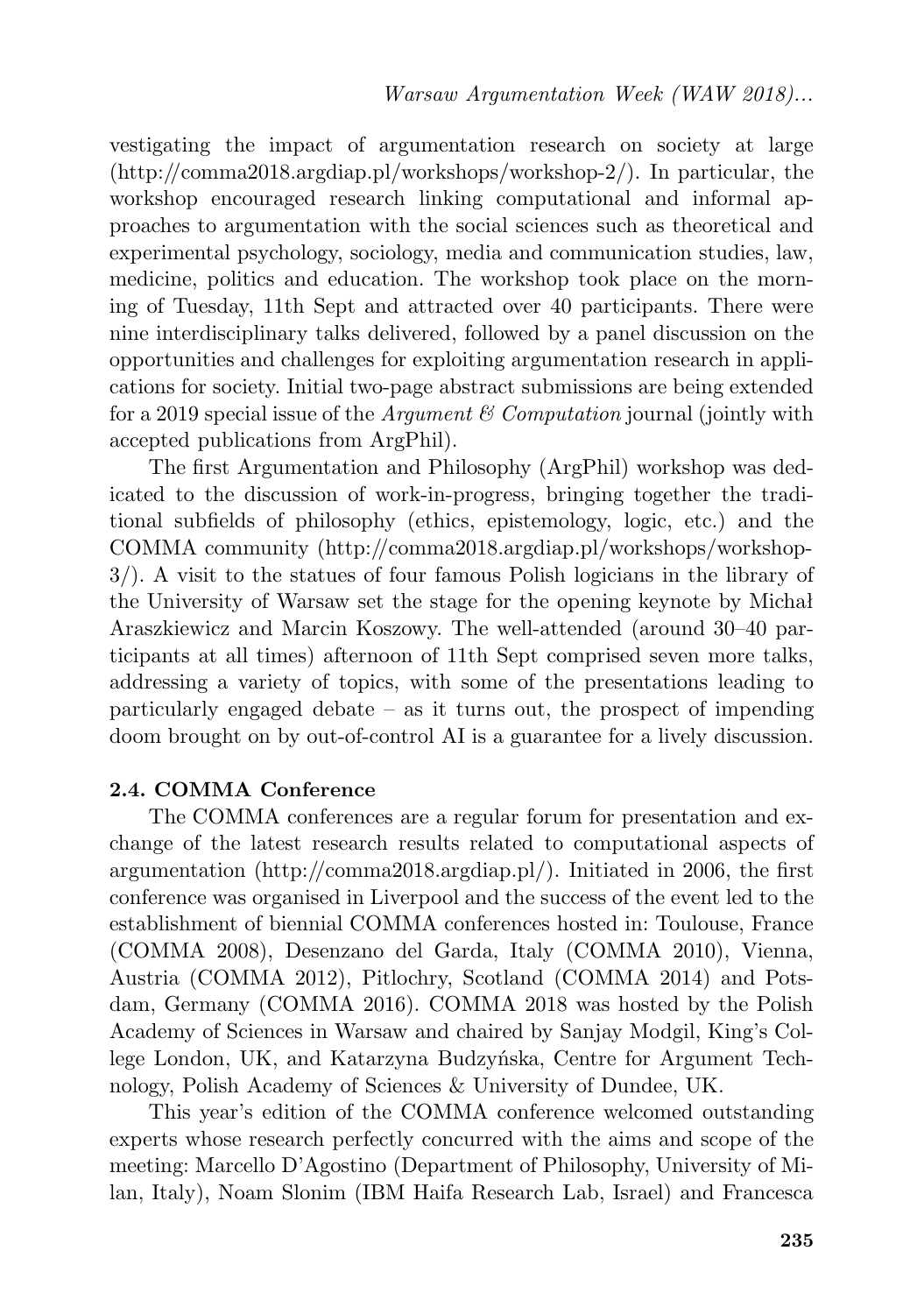Toni (Department of Computing, Imperial College London, UK). These speakers represented a variety of concerns relevant to computational models of argument; notably, revision of scientific theories, and AI technologies (such as the IBM Project Debater) that utilise arguments extracted from data.

Since the introduction of the first software demonstration session to the COMMA programme in 2008, the popularity of this event has continued to grow, with COMMA 2018 very much carrying on this trend. A total of eighteen demonstrations (three connected to papers in the main conference, and fifteen submitted as stand-alone demonstration abstracts) were showcased, increasing from fourteen in 2016. The demonstrations given spanned areas including: collaborative and social systems based on argumentation; simulations of dialogue-based argumentation; argumentation-based agents and multi-agent systems; and argument mining systems. For the first time ever, those demonstrating were also joined by a range of carefully selected industry attendees demonstrating how argumentation is used within their software, and fostering future partnerships between industry and academia.

The conference's main programme also covered a wide area of key topics in computational argumentation, including work on algorithm development, innovative applications, argumentation-based models of dialogue, and abstract argument frameworks, whose various types of argument relations reflect the diversity of human uses of argument. Amongst submissions accepted for COMMA there were 25 long papers and 17 short papers (out of a total of 70 submissions) published in the volume *Frontiers in Artificial Intelligence and Applications*, IOS Press (Modgil et al. 2018). IOS Press sponsored the Best Student Paper Award which was won at COMMA 2018 by Lisa Andreevna Chalaguine from University College London for the paper "Argument Harvesting Using Chatbot".

#### **3. ArgDiaP Association (Argumentation, Dialogue, Persuasion)**

# **3.1. ArgDiaP Community**

These events were organised under the auspices of the ArgDiaP Association – a Polish nationwide initiative dedicated to issues of argumentation, dialogue and persuasion (http://argdiap.pl/). Established in 2008, ArgDiaP has been continuously providing infrastructure facilitating the networking process and fostering research on argumentation in Poland, including the research of the Polish School of Argumentation. Initially, ArgDiaP acted as an informal organisation, but on 2nd July 2018 it became an official asso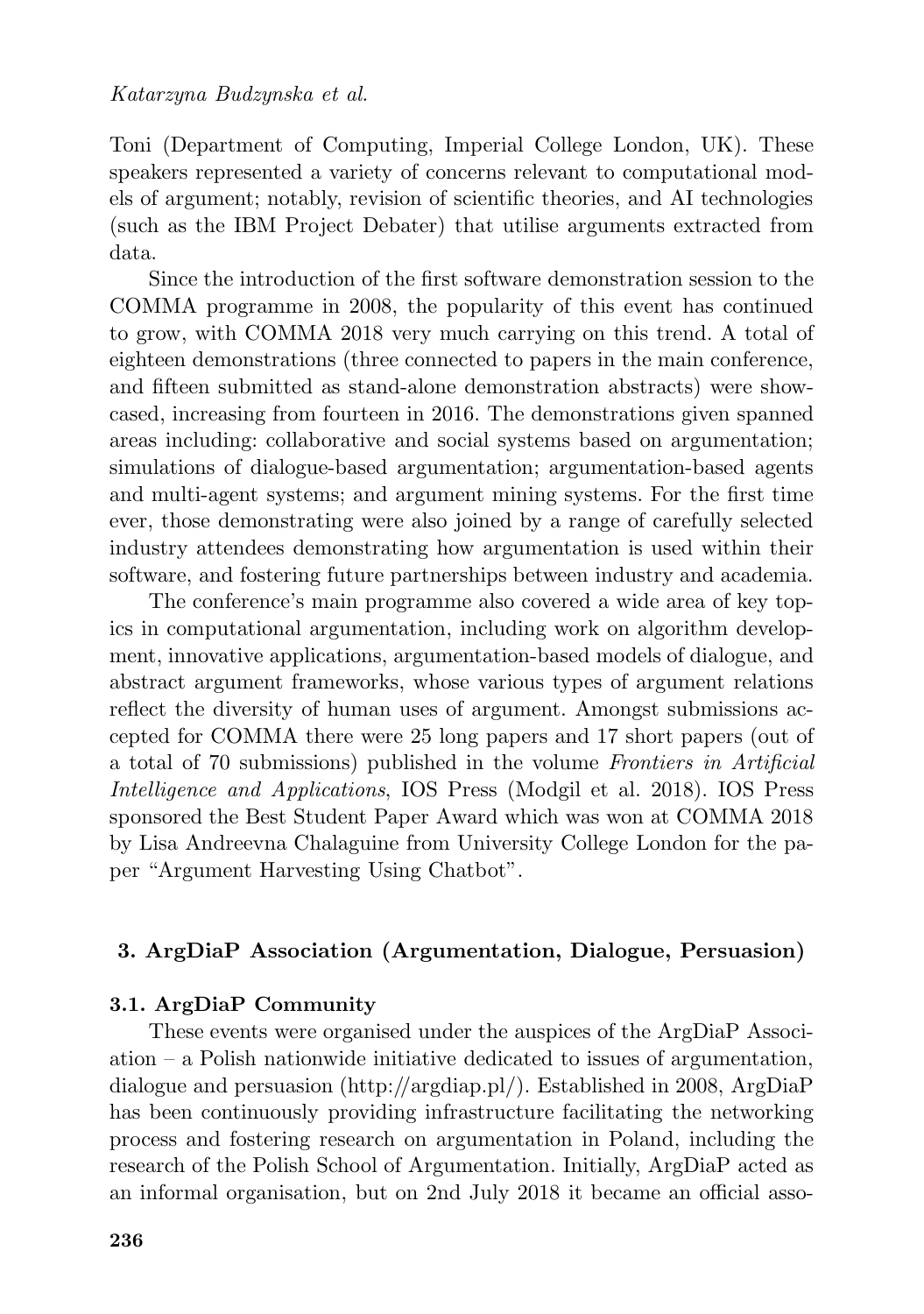ciation. The Polish School of Argumentation, with ArgDiaP support, integrates various disciplines and institutions across Poland, in which scholars are dedicated to understanding the phenomenon of the force of argument. In 2014, fifty-five authors (Budzyńska et al. 2014; argdiap.pl/manifesto) declared its Manifesto which sets up the foundations of the School's research programme.

#### **3.2. ArgDiaP workshops**

This year there were two workshops collocated with the ArgDiaP conference: 2nd MET-ARG (Methodologies for Research on Legal Argumentation) and 1st MET-RhET (Methodologies for Research on Rhetoric).

The aim of the 2nd Workshop on Methodologies for Research on Legal Argumentation (MET-ARG) was to provide space for the exchange of methodological ideas concerning research on argumentation related to evidence and proof (http://argdiap.pl/metarg2018). The workshop gathered eight presenters and a large audience. In the keynote speech entitled "Representing (Legal) Argumentation Schemes with Constraint Handling Rules", Thomas F. Gordon presented a high-level declarative programming language for representing (legal) argumentation schemes, where schemes represented in this language can be easily validated by domain experts. The other presenters analyzed evidence and proof from the viewpoints of various disciplines: law, artificial intelligence, philosophy, logic, etc. Each presentation was followed by a vivid and fruitful discussion. The peer-reviewed full versions of the workshop papers are planned to be published as a 2019 special issue of the *Journal of Applied Logics – IfCoLoG Journal of Logics and their Applications* (College Publications).

The MetRhet (Methodologies for Research on Rhetoric) workshop on "Conflict and Controversy", co-organised by the Polish Rhetorical Society, explored rhetorical approaches towards conflict (http://argdiap.pl/metrhet 2018). The workshop brought together 16 scholars and a good-sized audience. In the keynote speech – "The force of rhetoric" – Jean Goodwin (NCSU, USA) showed how rhetorical performances help to change the world within which citizens strive for their diverging ends. The session "Rhetorical approaches towards conflict and conflict solution" focused on the rhetorical tools able both to provoke as well as to resolve social problems. The main issue discussed at the session "Rhetorical literacy as a weapon in the era of eristic" was the rhetorical awareness needed in civic societies. The session "Rhetoric and eristic in local debates" addressed emotions relevant in small communities. In the last part – "Models and analyses of conflicts and controversies" – the arguments based on ethos, logos, and pathos were dis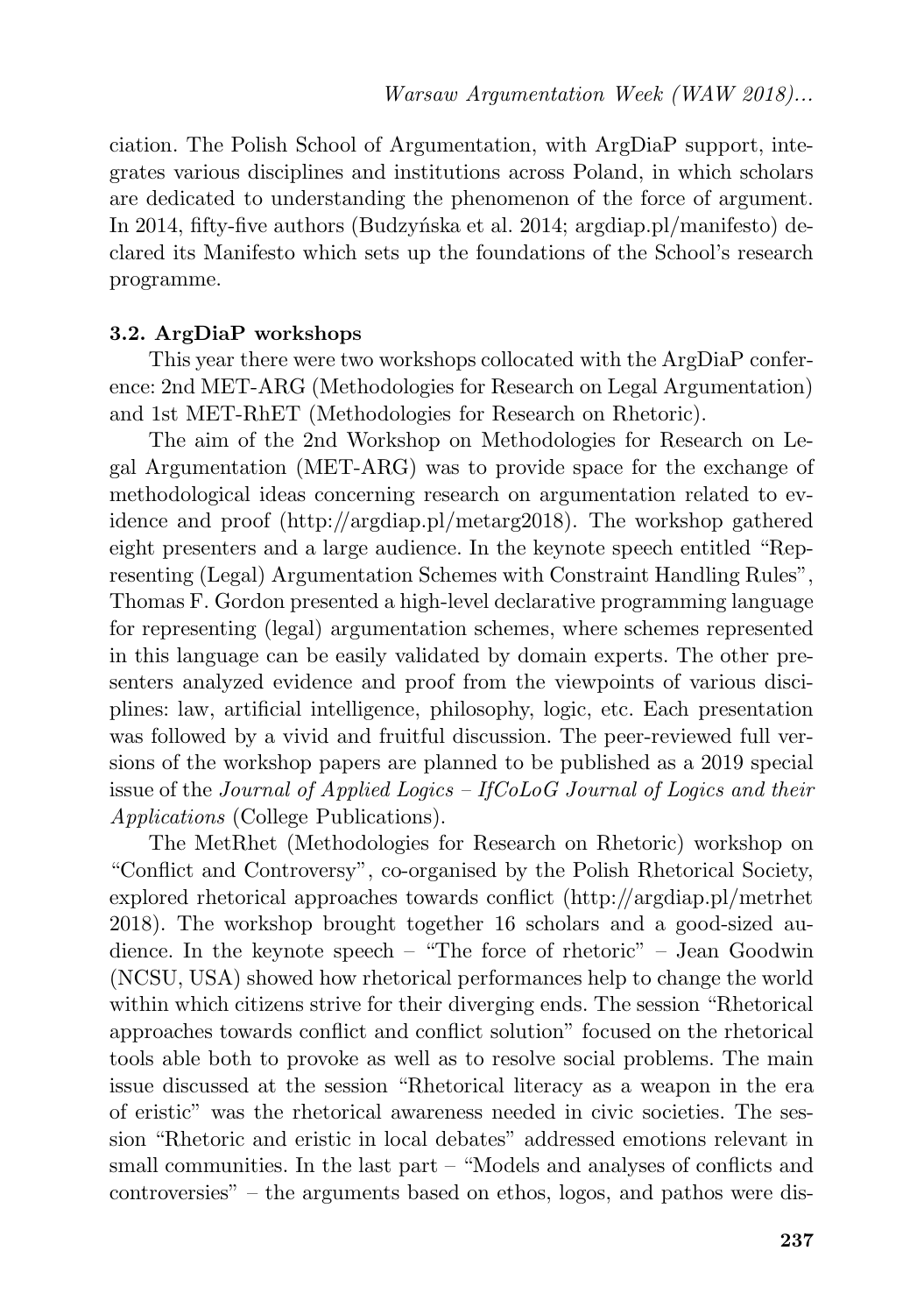cussed. The workshop showed the attractiveness of the rhetorical framework in the studies of conflict discourse.

### **3.3. ArgDiaP Conference**

ArgDiaP conferences have been organised since 2008. The 2018 edition was the 16th and its main theme was "Argumentation and Corpus Linguistics" (http://argdiap.pl/argdiap2018). The study of linguistics has been revolutionised in recent years by the availability of computerised corpora containing millions of searchable texts and allowing for the testing of a wide range of theories and hypotheses on the use of language. Argumentation studies are increasingly ready to take advantage of technology in similar ways with the development of argument mining techniques. This event sought to bring together linguists and argumentation scholars who are interested in the use of corpora, in order that they may share knowledge and experiences and examine the ways in which studies in the two areas may complement each other.

The 16th ArgDiaP consisted of 2 invited and 8 contributed talks addressing this issue. Invited talks were presented by Chris Reed (Centre for Argument Technology, University of Dundee, UK) and Bonnie Webber (Institute for Language, Cognition and Computation, University of Edinburgh, UK). Contributed talks covered such topics as: annotating argument schemes, mining meta-arguments, modelling questions in dialogues, corpus analysis, and corpus creation.

A special issue of the journal *Argumentation* containing papers from both the ArgDiaP conference and the MET-RhET workshop will be published in 2019.

#### R E F E R E N C E S

Budzynska, K., Araszkiewicz, M., Bogołębska, B., Cap, P., Ciecierski, T., Debowska-Kozlowska, K., Dunin-Kęplicz, B., Dziubiński, M., Federowicz, M., Gomolińska, A., Grabowski, A., Hołówka, T., Jochemczyk, Ł., Kacprzak, M., Kawalec, P., Kielar, M., Kisielewicz, A., Koszowy, M., Kublikowski, R., Kulicki, P., Kuzio, A., Lewiński, P., Lichański, J. Z., Malinowski, J., Marciszewski, W., Nieznański, E., Pietrzak, J., Pogonowski, J., Puczyłowski, T. A., Rytel, J., Sawicka, A., Selinger, M., Skowron, A., Skulska, J., Smolak, M., Sokół, M., Sowińska, A., Stalmaszczyk, P., Stawecki, T., Stepaniuk, J., Strachocka, A., Suchoń, W., Szymanek, K., Tomczyk, J., Trypuz, R., Trzęsicki, K., Urbański, M., Wasilewska-Kamińska, E., Wieczorek, K. A., Witek, M., Wybraniec-Skardowska, U., Yaskorska, O., Załęska, M., Zdanowski, K., and Żurek, T. (2014) The Polish School of Argumentation: A Manifesto. *Argumentation*, Springer, 28(3): 267–282.